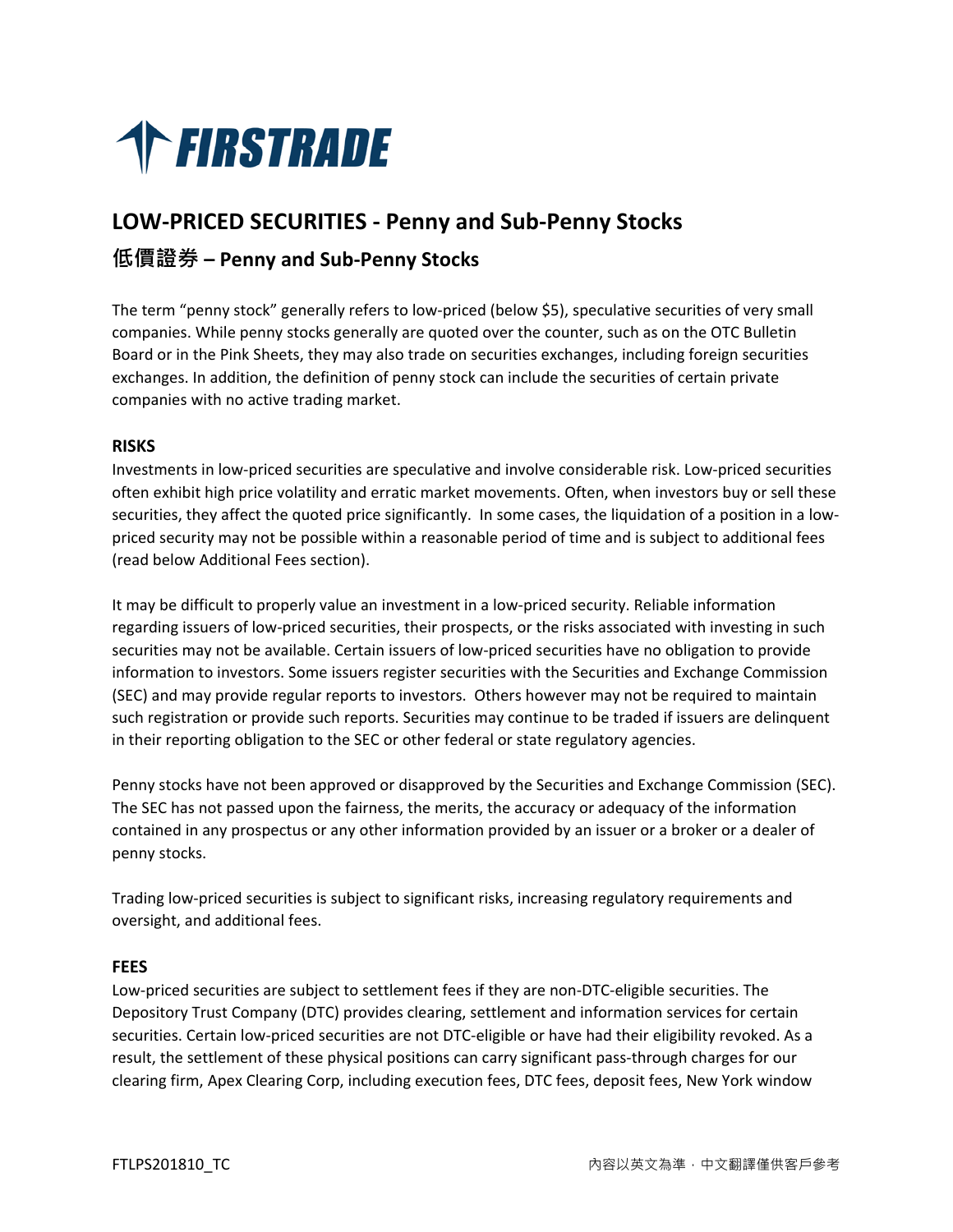fees, and transfer agent fees. These fees, which can vary and may be substantial, increase the cost that Apex Clearing Corp, passes through for clearing and execution.

Customers who trade penny stocks and non‐DTC‐eligible securities are responsible for these charges, which can be as high as 10 times the value of the trade. Orders that require executions with multiple contra‐parties will result in settlement fees for each separate transaction. Neither Firstrade nor Apex Clearing Corp mark up any of these fees before they are passed through to customers. These pass‐ through charges may not be immediately charged to a customer account following a trade in non‐DTC‐ eligible securities, as our clearing firm may receive notice of such fees several weeks following the trade. Firstrade reserves the right to withhold funds in a customer account pending potential assessment of fees associated with trading in low-priced securities. It is your responsibility to investigate the eligibility status of a low‐priced equity before trading it. You should contact the specific company whose equity you intend to trade to confirm eligibility.

### **FORCED BUY‐INS**

Your sale of a low‐priced security may be reversed with a forced buy‐in executed at the current market price, leading to potential large losses.

The National Securities Clearing Corporation (NSCC), a subsidiary of DTC, enforces an "Illiquid Requirement" onto the clearing firm when one customer (or more than one customer in the aggregate, across the totality of customers of Apex Clearing Corp's correspondents) whose account is carried by Apex Clearing Corp sells more than 25% of the average daily trading volume of a security over the last rolling 20 business days. The Illiquid Requirement is a deposit ("charge") that the Clearing firm is required to post under certain circumstances. The amount of this requirement depends on the percentage of the ADV (Average Daily Value) represented by the open sales. The requirement has very little relation to the value of the trade, and is generally at least ten times the trade value and may be as high as one hundred times the trade value, or even more. This requirement is incurred even if the customer owns the shares and even when Apex Clearing Corp has these shares long in its DTC account. If Apex Clearing Corp's customer creates a NSCC Illiquid Charge greater than \$50,000, the offending trade or trades may be bought in on T+1, without notice to the customer. If a customer creates a second NSCC Illiquid Charge greater than \$50,000 in a ninety‐day period, in addition to the buy‐in, the customer account may be subject to closure for ninety days.

# **低價證券 – Penny and Sub‐Penny Stocks**

"Penny Stocks" 一詞通常指非常小型的低價 (低於\$5)投機性證券 · Penny Stocks 一般通過電子報 價系統報價,例如 OTC 公告板或粉單市場,但它們也可能在證券交易所交易,包括外國證券交易 所,此外,Penny stock 的定義可包括某些沒有活躍交易市場的私營公司的證券。

# **風險**

投資低價證券是具有投機性,並且涉及相當大的風險。低價證券通常呈現出高價格波動及不穩定 的市場走勢。大多時候,當投資者買入或賣出這些證券時,它們的報價將會被顯著影響。在某些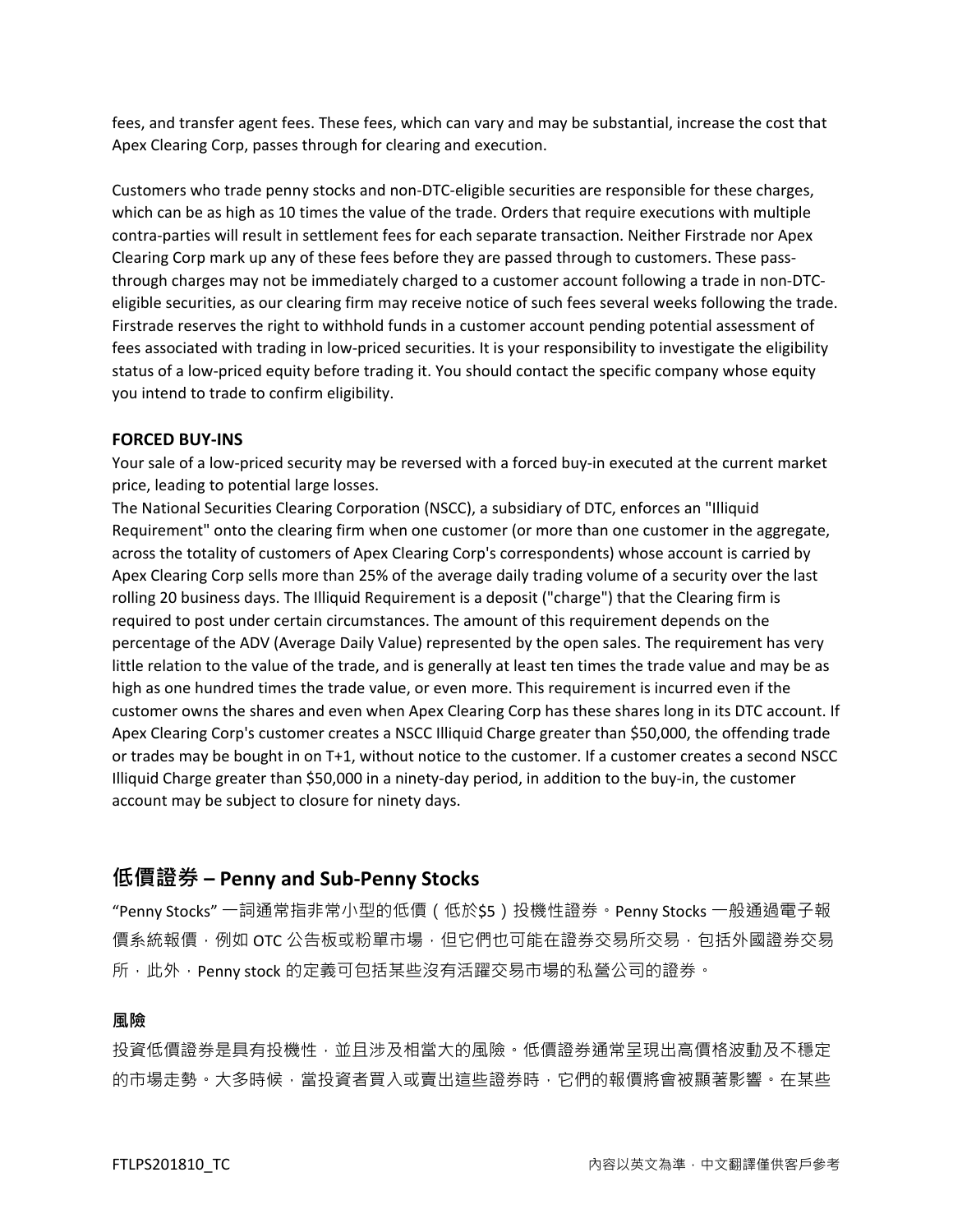情況下,低價證券可能在⼀段期間內無任何交易量,並且可能會需要⽀付額外的費⽤。(請參閱 以下附加費用部分)。

正確的評估對於投資於低價證券中的風險可能是比較困難的,因為低價證券發行商的信息、其招 股說明書、或者可能涉及到的風險披露都可能無法獲得。某些低價證券發行商並沒有義務披露信 息給投資者,有些低價證券發行商通過美國證監會註冊證券,可能會被要求定期向投資者提供相 關報告,而其它低價證券發行商並沒有被要求向投資者提供報告。如果證券發行公司延誤向 SEC 或其他聯邦或州監管機構提供相關報告,證券仍然可以繼續進行交易。

美國證券交易委員會 (SEC) 對於批准或不批准 Penny Stock 不會表示任何意見, 也不保證任何招股說 明書中所載信息的公平性,價值性,準確性,發行公司,經紀人或 Penny Stock 交易商提供的任何 其他信息。

交易低價證券存在重大風險,需要更加嚴格的監管和額外費用。

### **費用**

如果低價證券不能透過存托信托公司交割,結算交割此證券時需支付額外的交割費用。存托信託 公司從事對於某些證券提供證券清算,結算及部分證券的信息服務。但對於某些不符合不屬於存 托信託公司證券的低價證券或者其資格被撤銷的證券,其結算費⽤將會對我們的結算商公司 (APEX Clearing Corp.)造成高昂的費⽤。這裡包括執行費、DTC 費、存款費、紐約窗口費以及轉 讓代理費, 這些費用金額可能會不同並且比較高, 增加交割商公司 Apex Clearing Corp 的清算和執 行成本。交易這些 Penny Stocks 及不屬於 DTC 證券股票的投資者將負責支付這些費用, 這些費用可 能導致超過多達成交額的 10 倍的金額。通過多方交易成交的訂單每筆交易均會產生清算費, 這些 費用不論 Firstrade 或者 Apex Clearing Corp 均不會提高费用转嫁给客户, 但這些費用可能不會在下 單后立即呈現在賬戶上,這是因為交割商可能在訂單成交后的數周后才會收到其費用通知。 Firstrade 保留暫扣客戶賬戶涉及到低價證券交易費用資金的權利。客戶有義務在交易前查詢其低 價證券是否屬於存托信託公司結算範圍內。並應與相關公司聯絡以確保其 DTC 所屬資格。

#### **強制補倉**

您賣出的低價證券可能會被以市場價格強制補倉,因而導致大量損失。

國家清算公司(NSCC)是存托信託公司(DTC)的子公司,該公司(NSCC)要求清算公司針對單 一客戶或在交割公司 Apex clearing Corp 管理下的多個賬戶總和, 在過去 20 個工作日內賣出超過平 均交易額 20%的賬戶執行"非流通性保證金"。這個"非流通性保證金",需由清算商公司在特定情 況下公佈, 此要求金額取決於公開銷售后日均價的百分比。此要求與該證券交易市值關係不大,通 常是交易市值的十倍,甚至可能達到交易市值的一百倍或者更高。即使客戶持有該證券或是 Apex Clearing Corp 長期在 DTC 賬戶中持有相關證券,該要求費用仍會產生。如果 Apex Clearing Corp.客